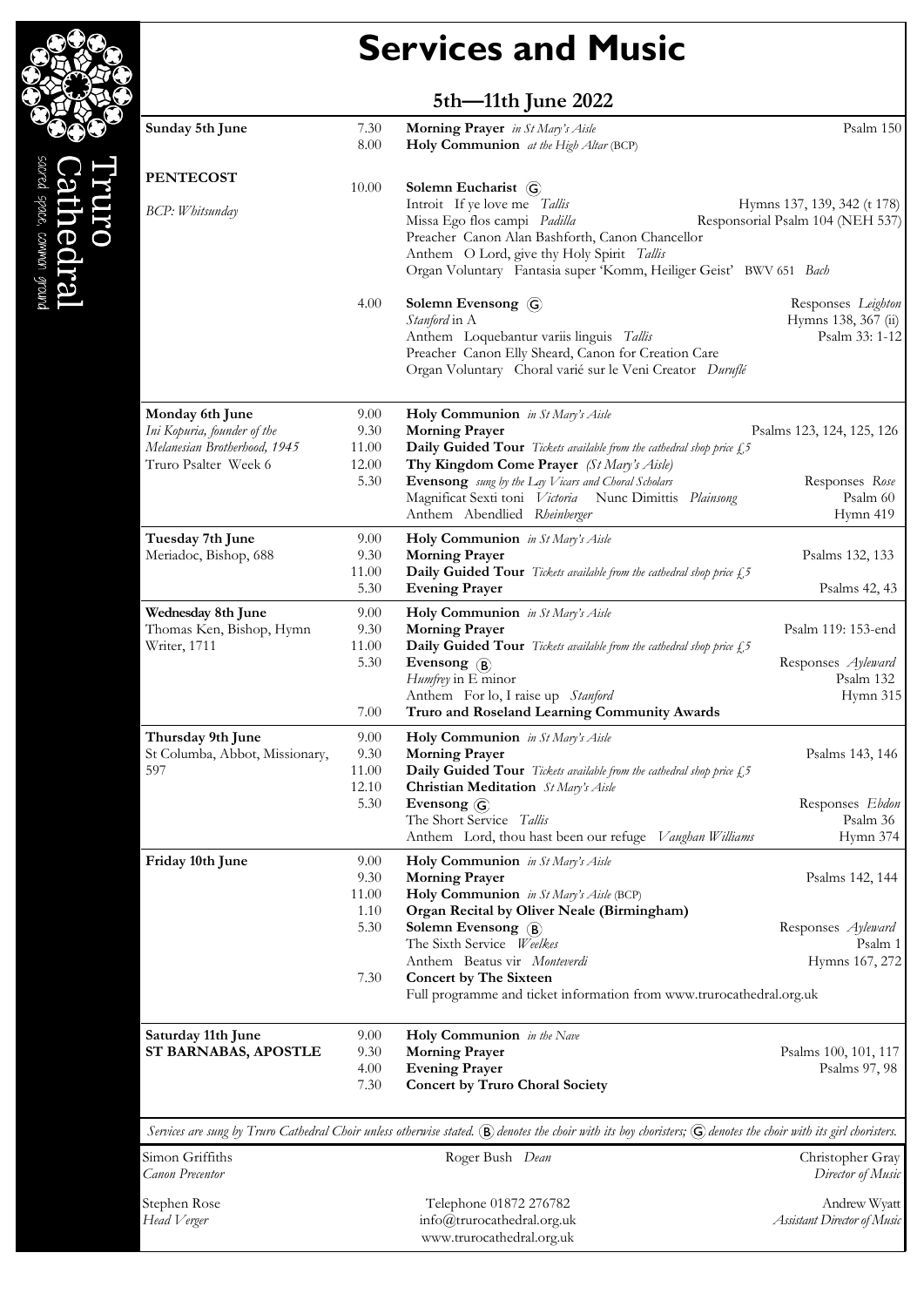# Services and Music

### 12th—18th June 2022

| Sunday 12th June                                                                                   | 7.30<br>8.00                  | Morning Prayer in St Mary's Aisle<br>Holy Communion at the High Altar (BCP)                                                                                                                                                                                                                                             | Psalm 29                                                                  |
|----------------------------------------------------------------------------------------------------|-------------------------------|-------------------------------------------------------------------------------------------------------------------------------------------------------------------------------------------------------------------------------------------------------------------------------------------------------------------------|---------------------------------------------------------------------------|
| <b>TRINITY SUNDAY</b>                                                                              | 10.00                         | Solemn Eucharist with Confirmation $\left(\widehat{B}\right)$<br>Introit O Trinity of blessed light Plainsong<br>Coronation' Mass Mozart<br>Preacher The Right Revd Graham James<br>Anthem Te Deum in B flat Stanford<br>Organ Voluntary Fugue in E flat 'St Anne' BWV 552 Bach                                         | Hymns 373 (Coe Fen), 140, 132 (omit*), 413<br>Responsorial Psalm 8        |
|                                                                                                    | 4.00                          | Solemn Evensong (B)<br>Sumsion in A<br>Blessed be the Holy Trinity David Cheetham<br>Anthems<br>Ave Maria Josquin<br>Preacher Canon Jane Vaughan Wilson<br>Organ Voluntary Praeludium in E BuxWV 141 Buxtehude                                                                                                          | Responses Ayleward<br>Hymns 144 (t 315), 146<br>Psalm 1                   |
| Monday 13th June<br>Truro Psalter Week 7                                                           | 9.00<br>9.30<br>11.00<br>5.30 | Holy Communion in St Mary's Aisle<br><b>Morning Prayer</b><br>Daily Guided Tour Tickets available from the cathedral shop price £5<br><b>Evening Prayer</b>                                                                                                                                                             | Psalms 1, 2, 3<br>Psalms 111, 138                                         |
| Tuesday 14th June<br>Richard Baxter, Puritan Divine,<br>1691                                       | 9.00<br>9.30<br>11.00<br>1.10 | Holy Communion in St Mary's Aisle<br><b>Morning Prayer</b><br><b>Daily Guided Tour</b> Tickets available from the cathedral shop price $\mathcal{L}^5$<br><b>Lunchtime Concert: Piano Platform Concert</b><br>Free entry with a Retiring Collection                                                                     | Psalms 5, 6                                                               |
|                                                                                                    | 5.30                          | Evensong sung by the Lay Vicars and Choral Scholars<br>The First Service Philip Moore<br>Anthem Nesciens Mater Mouton                                                                                                                                                                                                   | Responses Plainsong<br>Psalm 28<br>Hymn 241 (i)                           |
| Wednesday 15th June<br>Juliot, Martyr<br>Evelyn Underhill, Spiritual Writer,<br>1941               | 9.00<br>9.30<br>11.00<br>5.30 | Holy Communion in St Mary's Aisle<br><b>Morning Prayer</b><br><b>Daily Guided Tour</b> $\overline{B}$ <i>jckets available from the cathedral shop price</i> £5<br><b>Solemn Evensong</b><br>The Short Service Byrd<br>Anthem Lo, the full, final sacrifice Finzi                                                        | Psalm 119: 1-32<br>Responses Radcliffe<br>Psalm 110<br>Hymn 299 (ii), 305 |
| Thursday 16th June<br><b>CORPUS CHRISTI</b>                                                        | 9.00<br>9.30<br>11.00         | Holy Communion in St Mary's Aisle<br><b>Morning Prayer</b><br>Daily Guided Tour Tickets available from the cathedral shop price £,5                                                                                                                                                                                     | Psalm 147                                                                 |
|                                                                                                    | 4.30<br>5.30                  | <b>Evening Prayer</b><br>$\circled{c}$<br>Solemn Eucharist<br>Mass in G Vaughan Williams                                                                                                                                                                                                                                | Psalm 23<br>Hymns 271, 296, Laud O Sion, 307                              |
| Friday 17th June<br>Nectan, Hermit<br>Samuel and Henrietta Barnett,<br>Social Reformer, 1913, 1936 | 9.00<br>9.30<br>11.00<br>1.10 | Holy Communion in St Mary's Aisle<br><b>Morning Prayer</b><br>Holy Communion in St Mary's Aisle (BCP)<br>Organ Recital by Richard Cook (St Edmundsbury Cathedral)                                                                                                                                                       | Psalms 17, 19                                                             |
|                                                                                                    | 5.30                          | <b>Evening Prayer</b>                                                                                                                                                                                                                                                                                                   | Psalm 86                                                                  |
| Saturday 18th June<br>Bernard Mazeki, Martyr, 1896                                                 | 8.00<br>9.00<br>4.00<br>5.00  | Morning Prayer in St Mary's Aisle<br>Sung Eucharist in the Nave President: the Archbishop of Canterbury<br><b>Evening Prayer</b><br><b>Cathedral Choir Summer Concert</b><br>A cornucopia of choral treasures from the 15th century to the 21st<br>Full programme and ticket information from www.trurocathedral.org.uk | Psalms 20, 21, 23<br>Psalm 80                                             |
|                                                                                                    |                               | Services are sung by Truro Cathedral Choir unless otherwise stated. (B) denotes the choir with its boy choristers; (G) denotes the choir with its girl choristers.                                                                                                                                                      |                                                                           |
| Simon Griffiths<br>Canon Precentor                                                                 |                               | Roger Bush Dean                                                                                                                                                                                                                                                                                                         | Christopher Gray<br>Director of Music                                     |
| Stephen Rose<br>Head Verger                                                                        |                               | Telephone 01872 276782<br>info@trurocathedral.org.uk<br>www.trurocathedral.org.uk                                                                                                                                                                                                                                       | Andrew Wyatt<br>Assistant Director of Music                               |

sacred space, common ground ledral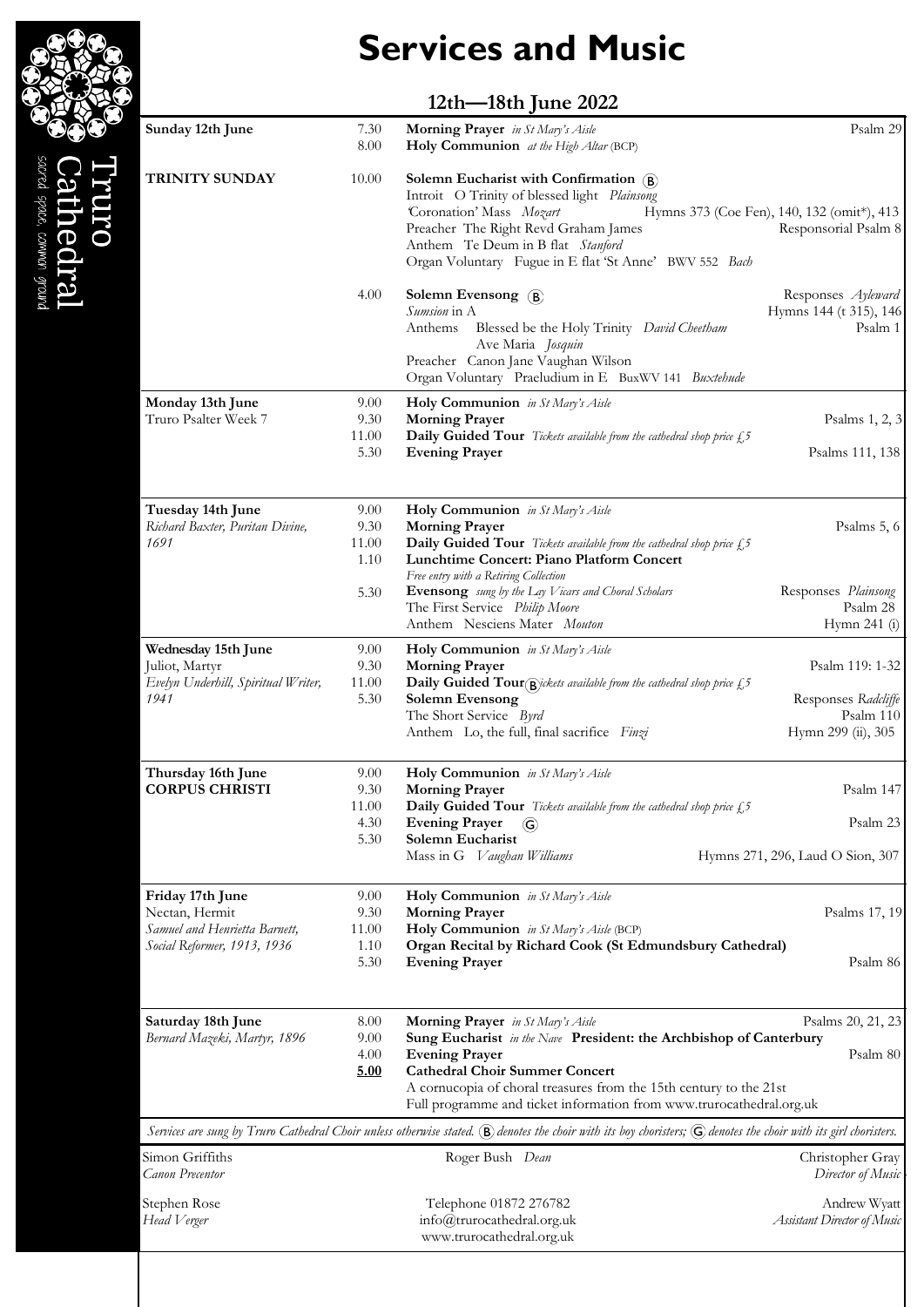# Services and Music

### 19th—25th June 2022

| Sunday 19th June                                               | 7.30<br>8.00                           | Morning Prayer in St Mary's Aisle<br>Holy Communion at the High Altar (BCP)                                                                                                                                                                                              | Psalm 55: 1-16                                                           |
|----------------------------------------------------------------|----------------------------------------|--------------------------------------------------------------------------------------------------------------------------------------------------------------------------------------------------------------------------------------------------------------------------|--------------------------------------------------------------------------|
| <b>FIRST SUNDAY AFTER</b><br><b>TRINITY</b>                    | 10.00                                  | Sung Eucharist sung by the Lay Vicars and Choral Scholars<br>Introit Look down, O Lord Byrd<br>Mass for Three Voices Byrd<br>Preacher Revd Jeff James<br>Anthem Nesciens Mater Mouton<br>Organ Voluntary Voluntary in D minor Stanley                                    | Hymns 437, 461, 294<br>Responsorial Psalm 22: 22-28                      |
|                                                                | 4.00                                   | Evensong sung by the boy choristers<br>The Berkshire Service Malcolm Archer<br>Anthem Pie Jesu (Requiem) Fauré<br>Preacher The Dean<br>Organ Voluntary Rhapsody in D flat Howells                                                                                        | Responses Peter Nardone<br>Hymns 239, 387<br>Psalm 110                   |
| Monday 20th June<br>Truro Psalter Week 8                       | 9.00<br>9.30<br>11.00<br>5.30          | Holy Communion in St Mary's Aisle<br><b>Morning Prayer</b><br>Daily Guided Tour Tickets available from the cathedral shop price £,5<br><b>Evening Prayer</b>                                                                                                             | Psalms 27, 30<br>Psalm 115                                               |
| Tuesday 21st June                                              | 9.00<br>9.30<br>11.00<br>5.30          | Holy Communion in St Mary's Aisle<br><b>Morning Prayer</b><br><b>Daily Guided Tour</b> Tickets available from the cathedral shop price $\mathcal{L}^5$<br>Evensong (G)<br><i>Purcell</i> in B flat<br>Anthem Seek him that maketh the seven stars Jonathan Dove          | Psalms 32, 36<br>Responses Rose<br>Psalm 11<br>Hymn 443                  |
| Wednesday 22nd June<br>St Alban, Protomartyr, c. 250           | 9.00<br>9.30<br>11.00<br>5.30          | Holy Communion in St Mary's Aisle<br><b>Morning Prayer</b><br>Daily Guided Tour Tickets available from the cathedral shop price £,5<br>Evensong $(B)$<br>The Fifth Service Tomkins<br>Anthem The Lord is my shepherd Berkeley                                            | Psalm 34<br>Responses Ayleward<br>Psalm 139<br>Hymn 341                  |
| Thursday 23rd June<br>Etheldreda, Abbess, c. 678               | 9.00<br>9.30<br>11.00<br>12.10<br>5.30 | Holy Communion in St Mary's Aisle<br><b>Morning Prayer</b><br><b>Daily Guided Tour</b> Tickets available from the cathedral shop price £5<br><b>Christian Meditation</b> in St Mary's Aisle<br>Solemn Evensong $\odot$<br>Dyson in F<br>Anthem Vox dicentis clama Naylor | Psalm 37<br>Responses Shephard<br>Psalm 12<br>Hymns 168 (t 288), 170 (i) |
| Friday 24th June<br><b>BIRTH OF JOHN THE</b><br><b>BAPTIST</b> | 9.00<br>9.30<br>1.10<br>5.30<br>7.30   | <b>Holy Communion</b> in St Mary's Aisle<br><b>Morning Prayer</b><br>Organ Recital by David Saint (St Chad's Cathedral, Birmingham)<br><b>Evening Prayer</b><br><b>Ordination of Deacons</b>                                                                             | Psalms 50, 149<br>Psalms 80, 82                                          |
| Saturday 25th June<br>Ember Day                                | 9.00<br>9.30<br>10.30                  | Holy Communion in St Mary's Aisle<br><b>Morning Prayer</b><br>Ordination of Priests (G)<br>Cantus Missae Rheinberger<br>Litany Philip Marshall                                                                                                                           | Psalms 42, 43                                                            |
|                                                                | 4.00                                   | Anthem Seek him that maketh the seven stars Jonathan Dove<br><b>Evening Prayer</b><br>Services are sung by Truro Cathedral Choir unless otherwise stated. $\mathbb B$ denotes the choir with its boy choristers; $\mathbb G$ denotes the choir with its girl choristers. | Psalm 46                                                                 |
| Simon Griffiths<br>Canon Precentor                             |                                        | Roger Bush Dean                                                                                                                                                                                                                                                          | Christopher Gray<br>Director of Music                                    |
| Stephen Rose<br>Head Verger                                    |                                        | Telephone 01872 276782<br>info@trurocathedral.org.uk<br>www.trurocathedral.org.uk                                                                                                                                                                                        | Andrew Wyatt<br>Assistant Director of Music                              |



acred space, common ground ledral